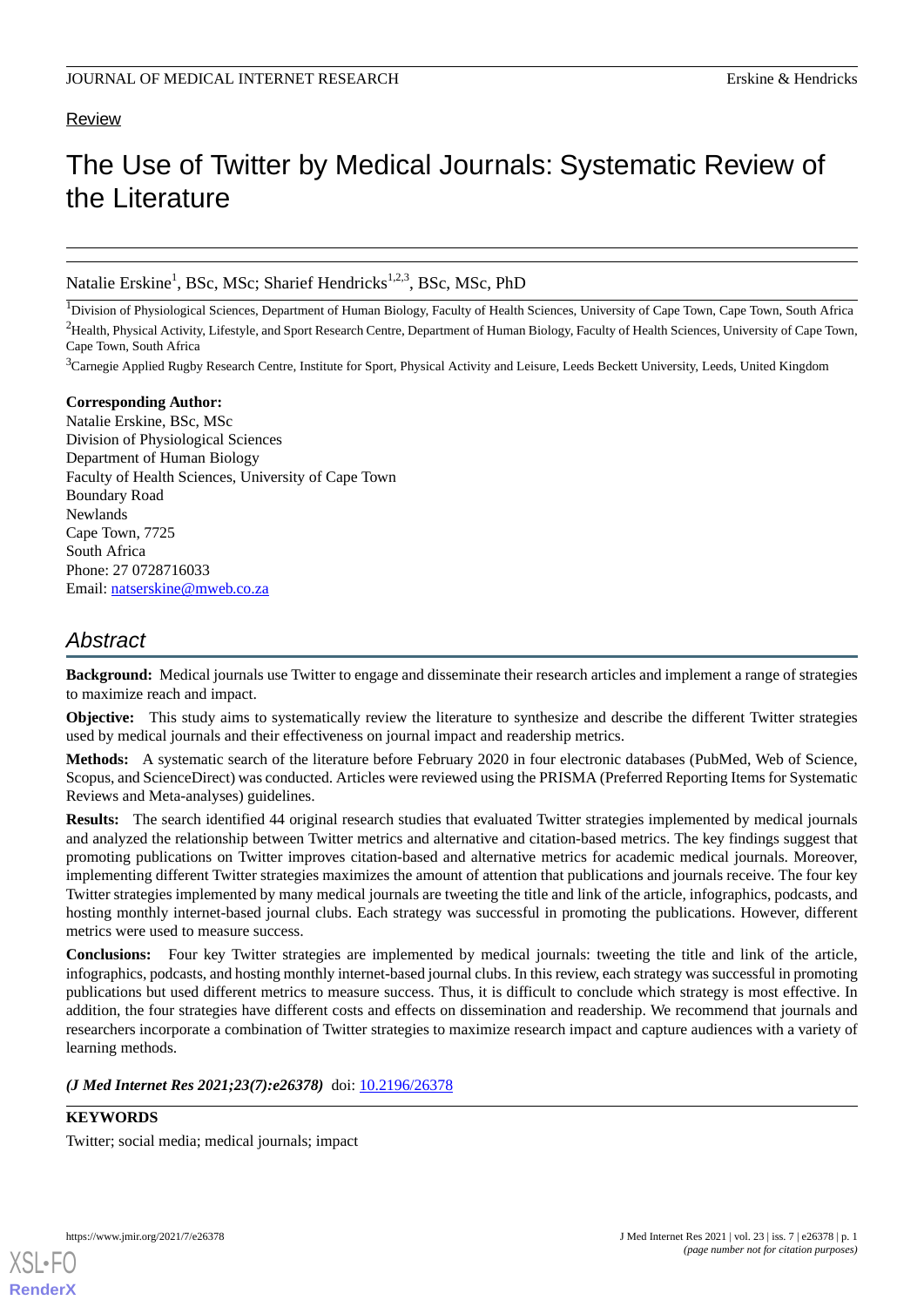# *Introduction*

The main goals of health science research are to improve health, services, and practice, as well as develop health care technologies [\[1\]](#page-6-0). Research needs to be translated from *what we know* to *what we do* to achieve these goals [\[1\]](#page-6-0). This process is generally referred to as knowledge translation [\[2](#page-6-1)]. Although knowledge translation does not have an agreed-upon definition [[3\]](#page-6-2), it typically includes all the steps from the creation of new knowledge to its application [\[4](#page-6-3)]. One primary step in knowledge translation is dissemination, that is, the communication and sharing of research findings [\[1](#page-6-0)]. Medical journals are a key source of information for health researchers and practitioners. They also play an important role in dissemination [[5\]](#page-6-4). Traditional journal dissemination is passive, unplanned, and uncontrolled [[1\]](#page-6-0) and relies on the end user to search for information (known as the *pull* concept). This approach requires awareness of and access to the journal, which is not always the case for health researchers and practitioners [[6\]](#page-6-5).

Twitter is a microblogging service that allows the sharing of short messages (tweets) within a 280-character limit and can include images, videos, and hyperlinks to other sites. Users can share the tweet (retweet) with their web-based network or community (followers) [[7\]](#page-6-6).

Twitter's global popularity and ubiquitous nature offers a rapid, accessible, and cost-effective medium for communication and sharing of information [[8\]](#page-6-7). Among health professionals and researchers, Twitter is increasingly being used as a medium for health communication to stakeholders [\[9](#page-6-8)]. Medical journals have also recognized the potential of Twitter to disseminate their research articles and have implemented a range of strategies to maximize reach [[10\]](#page-6-9). The simplest strategy is posting the title of the research article with a link to the article on the journal's website. Beyond this, medical journals have also summarized research findings into a single post; produced infographics, visual abstracts, and podcasts; and hosted Twitter discussions and journal clubs [\[10](#page-6-9)]. In contrast to traditional dissemination, this approach can be considered active, as the journal *pushes* content to its audience [[1\]](#page-6-0).

Increased dissemination of research on Twitter can improve article readership and the impact of a journal in terms of citation-based and alternative metrics [\[10](#page-6-9)], such as impact factors [\[11](#page-7-0)] and citation counts [\[12](#page-7-1)]. Research dissemination on Twitter is measured using alternative metrics (*Altmetrics*) and includes Altmetric attention scores, pageviews, article downloads, and Twitter metrics. Altmetrics measure how often an article has been shared, viewed, or referenced on the web by both professional and lay audiences [[13\]](#page-7-2). Compared with citation-based metrics, Altmetrics provide detailed and real-time feedback on the web-based reach and impact of a research article [[13\]](#page-7-2). Despite all the professional benefits it has to offer, Twitter is still an underused tool among medical journals, with less than a third hosting a Twitter profile [[14\]](#page-7-3). One of the main reasons for this underutilization is the lack of evidence-based best practices [\[10](#page-6-9),[15\]](#page-7-4). Thus, studies have been conducted on the effects of different Twitter strategies on article dissemination and journal impact. However, this research has not been synthesized in a meaningful way to inform practice. Therefore, the purpose of this review is to synthesize and describe the different Twitter strategies used by medical journals and their effectiveness on article dissemination, readership, and journal impact metrics.

# *Methods*

# **Overview**

For this review, Twitter was defined as *"*a microblogging and social networking service on which users post and interact with messages." Medical journals were defined as *"*a peer-reviewed scientific journal that communicates medical information to health practitioners." Journal impact was measured using citation-based metrics, such as citation count and impact factor. Article readership was measured using pageviews and full-text article downloads. Article dissemination was measured using Altmetric attention scores and Twitter metrics, including impressions, engagements, link clicks, and retweets. The definitions of each dissemination metric are provided in [Textbox](#page-2-0) [1.](#page-2-0)

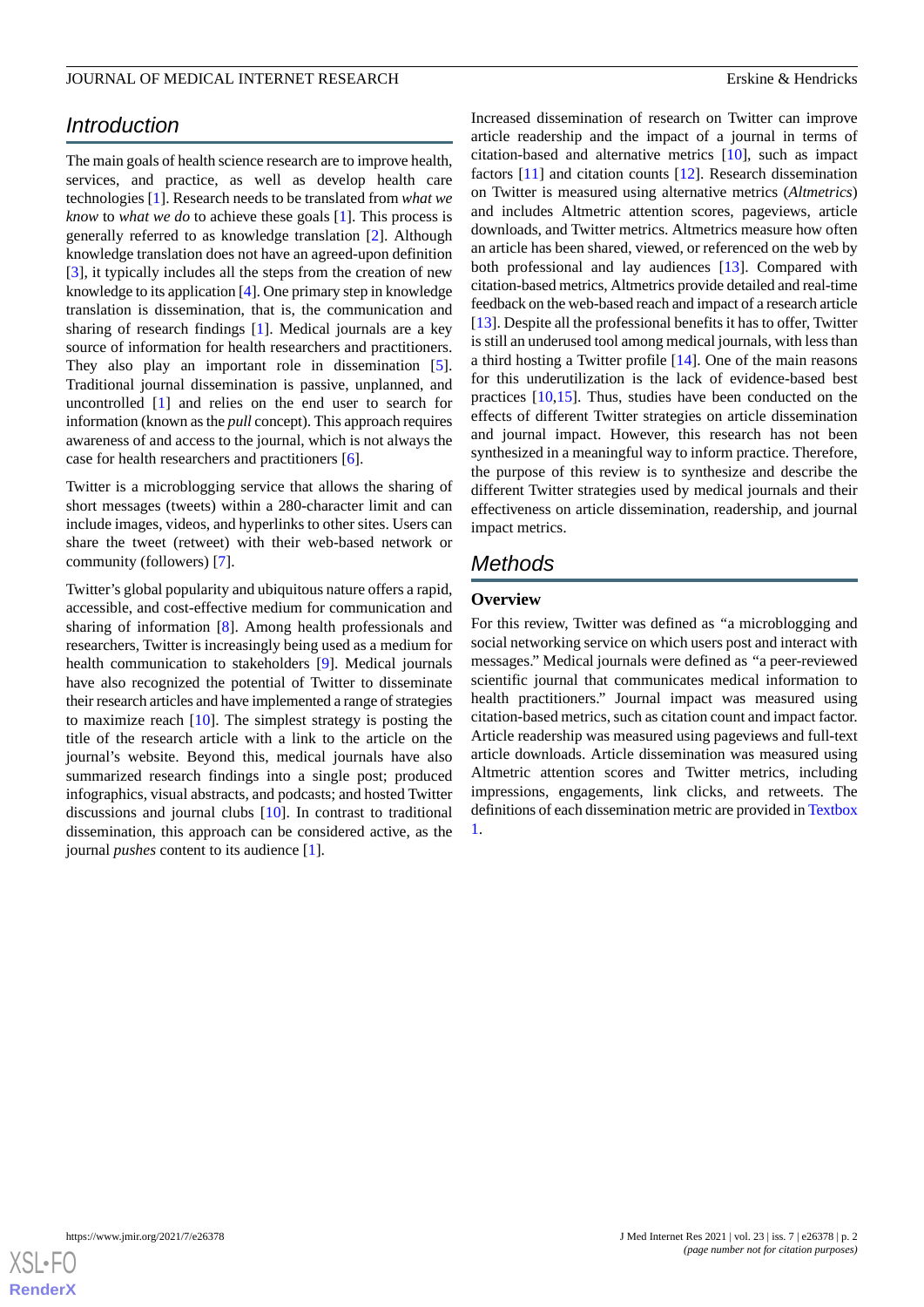<span id="page-2-0"></span>Textbox 1. Definitions of outcome measures reported by included studies.

#### **Retweets**

• The number of times a user retweeted (reposted) a tweet. This feature allows users to share information from the source with their followers. You can retweet your Tweets or Tweets from someone else [[16\]](#page-7-5).

#### **Impressions**

The number of people who saw your tweet [\[17\]](#page-7-6).

#### **Engagements**

• The total number of times a user interacted with a Tweet. Clicks anywhere on the Tweet, including retweets, replies, follows likes, links, cards, hashtags, embedded media, username, profile photo, or Tweet expansion [\[17\]](#page-7-6).

#### **Link Clicks**

The number of times the article link in the Tweet is clicked [\[17\]](#page-7-6).

#### **Downloads**

The number of times a research article was download as a pdf from the website of the medical journal [[18](#page-7-7)].

#### **Pageviews**

• The number of times an article on the website of the medical journal was loaded on a web browser (abstract and full text combined) irrespective of the source [\[18\]](#page-7-7).

#### **Altmetric Score**

• A weighted count of all the web-based attention an individual research output has received from web-based media platforms, including social media networks, news outlets, blogs, and others [[19](#page-7-8)].

# **Literature Search Strategy**

A systematic review was conducted to retrieve all relevant research studies. All study designs were included in the review to identify the best evidence available to address the research objectives. The literature search was conducted using the following four electronic databases: PubMed, Web of Science, Scopus, and ScienceDirect. The search was performed using the following search terms: "MEDICAL," "MEDICINE," "JOURNALS," "SOCIAL MEDIA," and "TWITTER." For example, we searched PubMed using the following strategy: ("medical" OR "medicine") AND "journals" AND "social media" AND "Twitter."

# **Article Selection**

Following the collection of studies from different electronic databases, duplicate studies were removed and screened for eligibility using the PRISMA (Preferred Reporting Items for Systematic Reviews and Meta-Analyses) guidelines. The inclusion criteria were as follows: (1) English language, full-text original research articles; (2) studies of medical journals; (3) evaluations of Twitter strategies implemented for article dissemination (eg, infographics and web-based journal clubs) or analysis of the relationship between alternative metrics and citation-based metrics; (4) published any time before February 2020; and (5) all research study designs. The exclusion criteria were (1) studies not in English; (2) literature reviews,

dissertation theses, review papers, reports, conference papers or abstracts, letters to the editor, commentaries, and feature articles; and (3) studies involving nonmedical academic journals. Following abstract and title screening, we conducted a full-text review of the selected articles.

# **Data Extraction, Synthesis, and Evaluation**

The following data were extracted from the included studies: first author, year of publication, study aim, study sample, Twitter strategy implemented, study methodology (description of the Twitter strategy implemented or metrics being analyzed), primary study outcomes, and results. A customized data extraction sheet was developed using Microsoft Excel. The Medical Education Research Study Quality Instrument was used to evaluate the quality of all included studies [\[20](#page-7-9)].

# *Results*

# **Overview**

The database search identified 4416 titles [\(Figure 1\)](#page-3-0). After removing the duplicates and reviewing the titles, 425 articles remained for abstract review. After reviewing the abstracts, we retrieved 64 full-text articles. The reference list of the 64 full-text articles were manually searched. The total number of included studies was 44. [Multimedia Appendix 1](#page-6-10) provides a summary of the included studies.

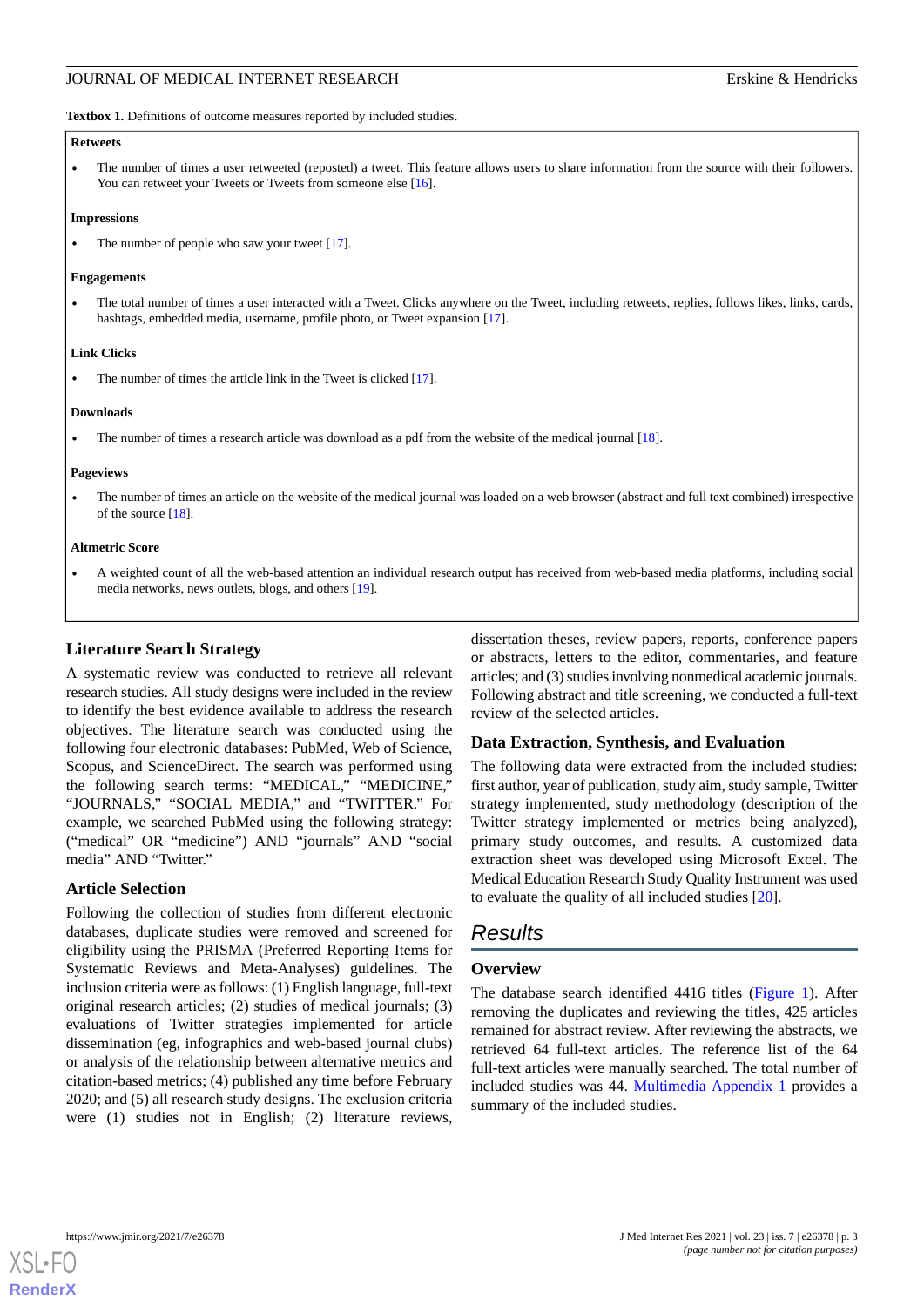<span id="page-3-0"></span>**Figure 1.** Preferred Reporting Items for Systematic Reviews and Meta-analyses flow chart for search strategy.



# **Characteristics of Included Studies**

Of the 43 included studies, 27 (63%) health-related disciplines were reviewed, with urology (6/43, 14%) and radiology (5/43, 9%) representing the top two disciplines. A total of 74% (32/43) of the published studies were within the last 4 years. A total of 53% (23/43) of the studies analyzed the relationship between alternative and citation-based metrics as their primary objective. The remaining 47% (20/43) studied how specific Twitter strategies used by medical journals impacted these relationships.

[XSL](http://www.w3.org/Style/XSL)•FO **[RenderX](http://www.renderx.com/)**

In all, 74% (32/43) of studies used an observational study design  $[12,14,21-43,45-50]$  $[12,14,21-43,45-50]$  $[12,14,21-43,45-50]$  $[12,14,21-43,45-50]$  $[12,14,21-43,45-50]$  $[12,14,21-43,45-50]$  $[12,14,21-43,45-50]$  $[12,14,21-43,45-50]$  $[12,14,21-43,45-50]$  and 26%  $(11/43)$  used an experimental design [[11](#page-7-0)[,18](#page-7-7),[44](#page-8-3)[,51](#page-8-4)-[58\]](#page-8-5). [Multimedia Appendix 1](#page-6-10) presents the key findings of each study.

#### **Assessing the Quality of Studies**

The studies received an average score of 9.5 out of 13.5, ranging from 8 to 10.5. A total of 70% (30/43) of the studies scored above 9.5. For detailed scores, see [Multimedia Appendix 2](#page-6-11) [[10](#page-6-9)[-14](#page-7-3),[18](#page-7-7)[,21](#page-7-10)-[54,](#page-8-6)[56](#page-8-7)[-59](#page-9-0)].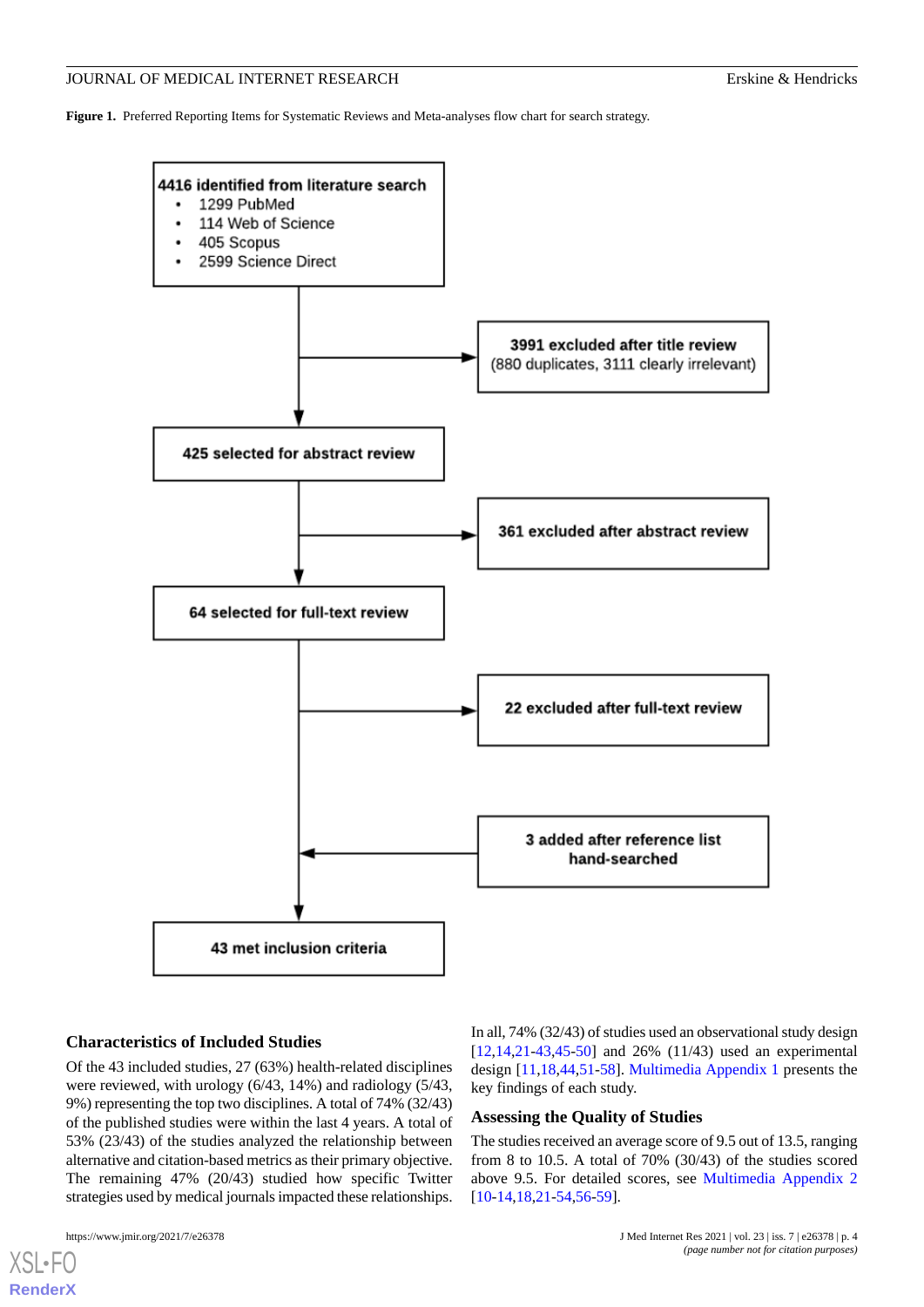# **Journals With a Twitter Account Have Greater Citation-Based and Alternative Metric Scores**

Studies that compared journals with and without a Twitter account showed that Twitter has a higher impact factor (n=4)  $[27,29,32,34]$  $[27,29,32,34]$  $[27,29,32,34]$  $[27,29,32,34]$  $[27,29,32,34]$  $[27,29,32,34]$  $[27,29,32,34]$ , an increase in Altmetric attention scores  $(n=1)$ [[39\]](#page-8-8), H-index scores (n=3) [[21,](#page-7-10)[31,](#page-7-15)[35\]](#page-7-16), SCImago Journal Rank  $(n=4)$  [[21](#page-7-10),[31,](#page-7-15)[35](#page-7-16)[,40](#page-8-9)], and receive more citations  $(n=1)$  and tweets [[12\]](#page-7-1).

# **Number of Tweets May Be Positively Correlated to Publication Citations**

A total of 6 studies [\[22](#page-7-17),[25](#page-7-18)[,26](#page-7-19),[28](#page-7-20)[,37](#page-8-10),[38\]](#page-8-11) reported a positive and significant relationship between Twitter mentions and article citations, whereas 2 studies reported no significant relationship [[57](#page-8-12)[,58](#page-8-5)].

# **Implementing Twitter Strategies Increases Research Dissemination**

Twitter strategies implemented by medical journals to promote their research articles ranged from hosting internet-based journal clubs (7/43, 16%) [\[42](#page-8-13)-[44,](#page-8-3)[46](#page-8-14)[-50](#page-8-2)], standard article promotion (7/43, 16%) [\[11](#page-7-0),[44,](#page-8-3)[52](#page-8-15),[53,](#page-8-16)[55](#page-8-17),[57,](#page-8-12)[58](#page-8-5)], infographics or visual abstracts (6/43, 14%) [[18,](#page-7-7)[45](#page-8-1),[50,](#page-8-2)[51](#page-8-4),[54,](#page-8-6)[56](#page-8-7)], and podcasts (1/43, 2%) [[56\]](#page-8-7). The effects of each strategy are shown in [Multimedia](#page-6-10) [Appendix 1,](#page-6-10) and the definitions for each strategy are provided in [Textbox 2.](#page-4-0) The primary outcome measures included impressions, engagements, link clicks, pageviews (full-text or abstract or both), full-text downloads, and Altmetric scores. The definitions of each outcome are presented in [Textbox 1](#page-2-0).

<span id="page-4-0"></span>**Textbox 2.** Definitions of the Twitter strategies implemented by journals.

#### **Journal Club**

• Participants discuss a selected research article virtually using Twitter, often meeting at a set date and time.

#### **Basic Tweet**

• Posting a message on Twitter with the title of an academic article along with a link to the full-text version on the journals' websites. The article may or may not be accessible.

#### **Infographic**

• Posting a message on Twitter with the title of an academic article, a summary of the results in the form of an infographic, and a link to the full-text version on the journals' websites. The article may or may not be accessible.

#### **Podcast**

• Posting a message on Twitter containing the title of an academic article and a link to the full-text version of the article as well as a downloadable podcast based on the article on the journals' websites. The article may or may not be accessible.

#### **Observational**

• No intervention was implemented. The authors analyzed the relationship between Twitter metrics or alternative metrics and citation-based metrics for journals or articles.

# *Discussion*

# **Principal Findings**

This is the first review to analyze the use of Twitter in medical journals and its effect on research dissemination, readership, and journal impact metrics. The first key finding of this review is that journals should endeavor to have a dedicated Twitter account to promote their publications. This Twitter promotion will improve article dissemination, article readership, and citation-based metrics, ultimately leading to an increase in the impact factor. Beyond this, implementing different Twitter strategies maximizes the web-based dissemination of and engagement with publications and journals. There were four main Twitter strategies implemented by medical journals: basic tweeting, infographics, podcasts, and internet-based Twitter journal clubs. Each strategy was successful in the dissemination of publications, but different metrics were used to measure success. Thus, it was difficult to conclude which strategy was the most effective. The discussion below details the benefits and challenges of each strategy and how they increase the potential for successful dissemination.

 $XS$ -FO **[RenderX](http://www.renderx.com/)**

# **Basic Tweeting**

Basic tweeting was the simplest Twitter strategy used by medical journals, that is, tweeting the title of the article along with the link to the abstract or full-text version on the journal's website. Basic tweeting had varying impacts on article readership and dissemination, based on a number of factors. These factors include the source of the tweet, posting frequency, and the number of Twitter followers.

The tweet source is as important as the content of the tweet. For example, Hawkins et al [[44\]](#page-8-3) increased weekly pageviews per article by 139% when the editorial board tweeted articles from their personal accounts compared with articles tweeted from the journal account only. In another study, using a pre-post study design on Twitter, a journal website received a 273% increase in monthly pageviews after a team of physicians and medical graduates (who were active social media users) began tweeting articles from their personal accounts [[11\]](#page-7-0). Similarly, Luc et al [\[55](#page-8-17)] showed that tweeting journal articles via the personal accounts of key opinion leaders significantly increased 7-day posttweet Altmetric scores, Mendeley reads, and Twitter impressions. On the basis of these results, we recommend that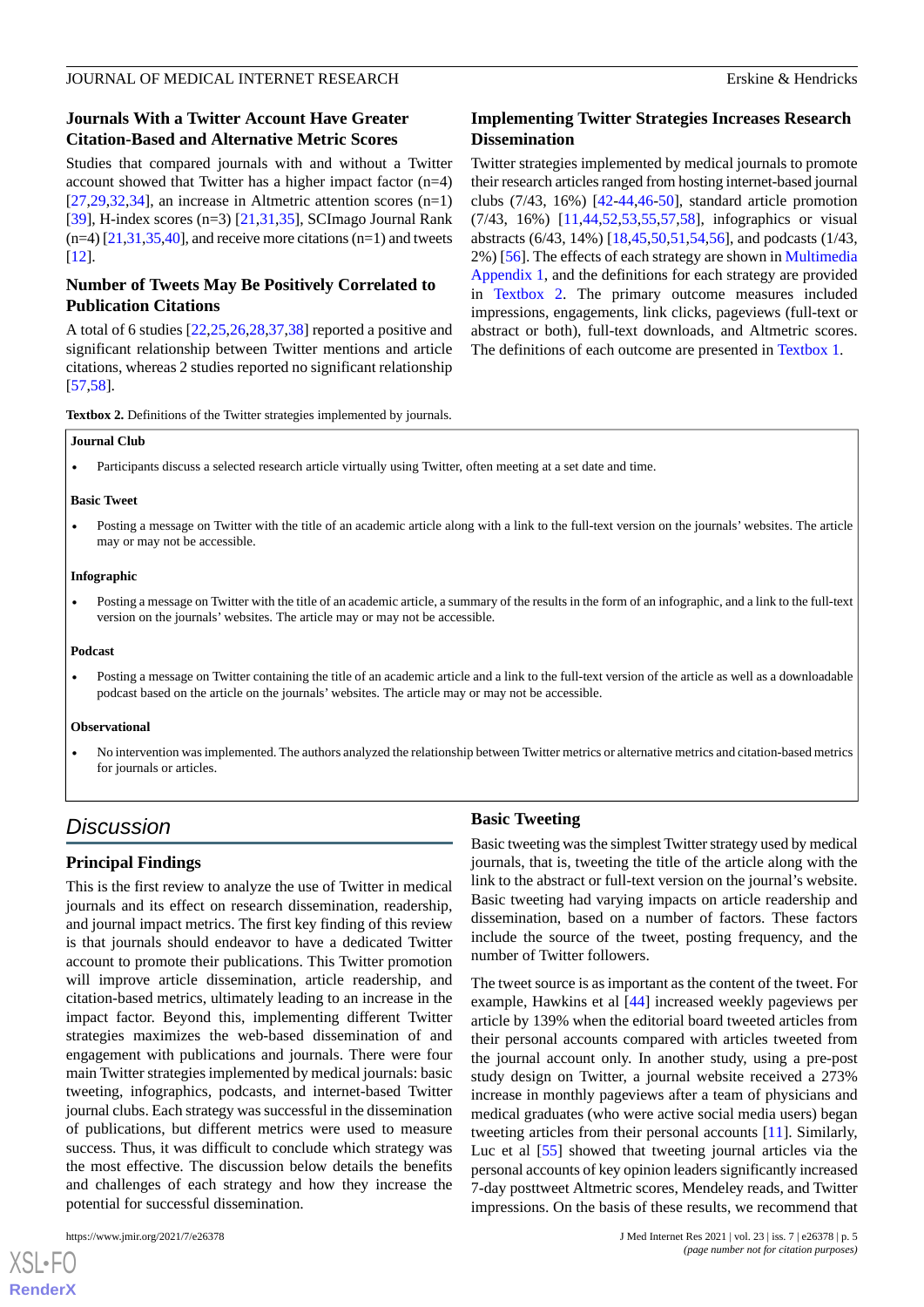journals should encourage key opinion leaders, editorial board members, and active social media users in their medical disciplines to promote articles on their personal Twitter accounts on behalf of the journal.

Increasing the posting frequency may increase the dissemination of articles. Fox et al [[52\]](#page-8-15) found no increase in pageviews for articles posted only twice. In contrast, Widmer et al [[58\]](#page-8-5) found a 900% increase in pageviews via Twitter for articles posted seven times. In another study, Hawkins et al [\[44](#page-8-3)] found that 4 tweets per article resulted in significantly more pageviews than 1 tweet per article. Although the studies differed in design, collectively, these results suggest that posting frequency plays an important role in the effectiveness of the basic tweet strategy and that a dose-response relationship between tweeting and impact may exist [\[58](#page-8-5)].

A large number of Twitter followers are essential for the success of social media promotion. Two studies, both by Fox et al [[52](#page-8-15)[,53](#page-8-16)], found no increase in monthly article pageviews after implementing a low-intensity (two posts per article) and high-intensity (three posts per article) posting frequency on the journal's Twitter account. The journal accounts only had 2219 and 10,072 Twitter followers for each study. In contrast, Luc et al [\[55](#page-8-17)] and Widmer et al [\[58](#page-8-5)] had 52,983 and 1,177,514 Twitter followers, respectively, at the start of their intervention. From a social media recommendation for the journals' perspective, this means journals starting out on Twitter should focus on increasing followers as opposed to being overly concerned about readership metrics.

Basic article promotion is an easy, cost-effective, and time-effective strategy for journals. From a reader's perspective, it keeps them up to date with the latest publications, especially if they choose to be notified every time a journal tweets. However, it requires readers to click the link to the journal's website to read the abstract of the article [[51\]](#page-8-4). In addition, nonscientific readers may not be able to read paid-access articles and may perceive a text abstract as confusing and boring. Clicking the link, however, is beneficial for the journal as it increases their web traffic.

### **Visual Abstracts**

Including a visual abstract, that is, a simplified graphical summary of a study's scientific abstract, within article tweets increases their dissemination on Twitter and, subsequently, readership. In contrast to basic tweets, the visual abstract tweets receive significantly more abstract pageviews, impressions [[45,](#page-8-1)[51](#page-8-4)[,54](#page-8-6)], engagements [[45,](#page-8-1)[51\]](#page-8-4), and Altmetric attention scores [[56\]](#page-8-7). However, visual abstracts enhance the impact of basic tweets, which is referred to as the *spillover effect*. For example, two studies reported an increase in impressions, pageviews and engagements for basic tweets sent from the same journal account after implementing the visual abstract strategy [\[45](#page-8-1),[54\]](#page-8-6).

Thoma et al [[56\]](#page-8-7) and Huang et al [[18\]](#page-7-7) found that visual abstracts did not increase full-text readership. Huang et al [\[18](#page-7-7)] provided two suggestions for this finding. First, readers may have felt that the visual abstract was a sufficient summary and did not need to read the full-text article [[18\]](#page-7-7). This suggestion justifies the lower number of link clicks received for visual abstract

 $XS$ -FO **[RenderX](http://www.renderx.com/)** tweets than for basic tweets. Second, readers may not have had access to full-text articles [[18\]](#page-7-7). If journals choose to provide visual abstracts, they need to ensure that the information presented is accurate and easily digestible to prevent misinterpretation and the spread of misinformation.

The responsibility of designing visual abstracts is usually left to the journal editors, which is costly and time-consuming, even though open-source templates are available to help authors create their own [[45\]](#page-8-1). The positive impact of visual abstracts provides a motive for the feasibility of this strategy and for journals to acquire the required resources. Visual abstracts provide an engaging and digestible summary of the research, which is beneficial to nonscientific readers who may not have access to full-text articles. As such, we recommend that journals allocate resources to the creation of visual abstracts.

#### **Podcast**

Articles tweeted with linked podcasts receive greater increases in Altmetric attention scores and abstract pageviews than visual abstracts or basic tweets, although they show no increase in full-text readership [[56\]](#page-8-7). A possible explanation for this is that during the podcast, the research paper is critically analyzed and discussed, eliminating the need for users to read the full publication themselves [\[60](#page-9-1)]. Podcasts are convenient and accessible and can be heard while performing other tasks, such as commuting, household tasks, or exercise [\[61](#page-9-2)]. Podcasts are also enjoyable to listen to due to their entertainment and educational value, and practitioners have reported a positive impact of podcasts on their practices [[60\]](#page-9-1). Creating a podcast is relatively inexpensive, with the minimum required piece of equipment being a dedicated microphone [\[61](#page-9-2)].

#### **Internet-Based Twitter Journal Clubs**

Hosting monthly 24-hour Twitter discussions of recent publications demonstrate positive growth metrics over the course of the intervention in terms of active participation (number of Twitter profiles involved in the discussion), tweet volume, engagement, and impressions and has the potential to increase traffic to the journal's website [\[59](#page-9-0)]. Unlike other Twitter strategies, internet-based journal clubs are based on conversations and real-time discussions [[42\]](#page-8-13). In addition to discussing the study, internet-based journal clubs build relationships between the journal and the audience [\[49](#page-8-18)]. Chai et al [\[42](#page-8-13)] questioned whether participation in internet-based journal clubs improves knowledge of the topic and whether lessons learned are applied in real-world settings. Another caveat of internet-based journal clubs is that data are only captured on hashtags. As a consequence, important discussion points in tweets without the dedicated journal club hashtags may have been missed [\[48](#page-8-19)]. Successful implementation of a Twitter journal club also requires significant preparation and effort. For example, the development of a working group to select topics or manuscripts for tweet chats and having designated moderators to coordinate tweet chats and promote them [\[41](#page-8-20)]. If journals choose to implement the internet-based journal clubs strategy, recommendations to increase the likelihood of successful implementation thereof are ensuring that the authors of the studies participate in the web-based discussion [\[52](#page-8-15)], allowing opportunities for participants to provide feedback after the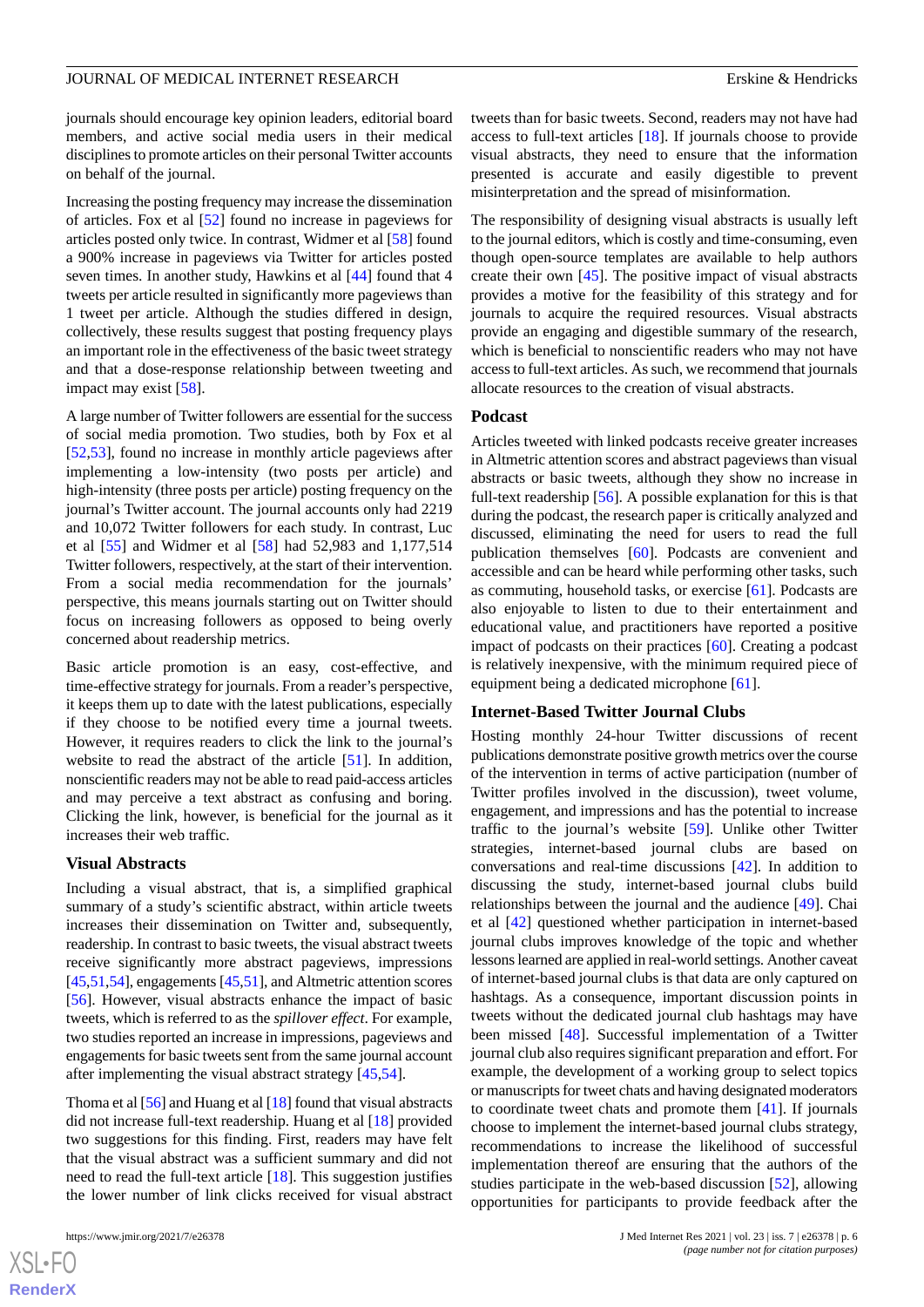internet-based journal clubs [[44\]](#page-8-3), and choosing an optimal time to schedule the chats to allow participants from different time zones to join [[52\]](#page-8-15).

### **Limitations and Future Research**

The research designs of studies that tested the effectiveness of the same strategy differed. This made it difficult to draw definitive conclusions regarding Twitter strategy effectiveness [[58\]](#page-8-5). Intervention periods for experimental studies were generally short (7-60 days), and it is unclear whether longer interventions will have greater impacts. In addition, although studies aimed at measuring the impact of different Twitter strategies on outcome measures, some studies also active or promoted articles on other social media platforms at the same time, thereby confounding the results. In terms of the systematic review itself, we tried to focus the search to Twitter studies only. As such, our Boolean terms were "social media" AND "Twitter" as opposed to "social media" OR "Twitter." Admittedly, this may have excluded potential studies and may

be considered a caveat of this review. Another potential limitation of our search strategy was the exclusion of the word *tweet* in the search terms.

### **Conclusions**

Twitter is a valuable science communication and marketing tool for academic journals to increase web-based visibility, promote research, and translate science to lay and scientific audiences. Four key Twitter strategies are implemented by medical journals: tweeting the title and link of the article, infographics, podcasts, and hosting monthly internet-based journal clubs. In this review, each strategy was successful in promoting publications but used different metrics to measure success. Thus, it is difficult to conclude which strategy is most effective. In addition, the four strategies have different costs and effects on dissemination and readership. We recommend that journals and researchers incorporate a combination of Twitter strategies to maximize research impact and capture audiences with a variety of learning methods.

# <span id="page-6-10"></span>**Conflicts of Interest**

None declared.

# **Multimedia Appendix 1**

<span id="page-6-11"></span>Characteristics of included studies. [[DOCX File , 52 KB](https://jmir.org/api/download?alt_name=jmir_v23i7e26378_app1.docx&filename=ed4b026f0e1687470aa6668f59806cc6.docx)-[Multimedia Appendix 1\]](https://jmir.org/api/download?alt_name=jmir_v23i7e26378_app1.docx&filename=ed4b026f0e1687470aa6668f59806cc6.docx)

# **Multimedia Appendix 2**

<span id="page-6-0"></span>Quality of included studies using the Medical Education Quality Instruments. [[DOCX File , 25 KB](https://jmir.org/api/download?alt_name=jmir_v23i7e26378_app2.docx&filename=21738dea6e4a735820aea3e9c7802371.docx)-[Multimedia Appendix 2\]](https://jmir.org/api/download?alt_name=jmir_v23i7e26378_app2.docx&filename=21738dea6e4a735820aea3e9c7802371.docx)

# <span id="page-6-1"></span>**References**

- <span id="page-6-2"></span>1. Strauss SE, Tetroe J, Graham ID. Knowledge Translation in Health Care: Moving from Evidence to Practice. Hoboken, New Jersey, United States: John Wiley & Sons; 2013:1-391.
- <span id="page-6-3"></span>2. Graham I, Logan J, Harrison MB, Straus SE, Tetroe J, Caswell W, et al. Lost in knowledge translation: time for a map? J Contin Educ Health Prof 2006;26(1):13-24. [doi: [10.1002/chp.47](http://dx.doi.org/10.1002/chp.47)] [Medline: [16557505](http://www.ncbi.nlm.nih.gov/entrez/query.fcgi?cmd=Retrieve&db=PubMed&list_uids=16557505&dopt=Abstract)]
- <span id="page-6-4"></span>3. McKibbon KA, Lokker C, Wilczynski NL, Ciliska D, Dobbins M, Davis DA, et al. A cross-sectional study of the number and frequency of terms used to refer to knowledge translation in a body of health literature in 2006: a Tower of Babel? Implement Sci 2010 Feb 12;5(1):16 [[FREE Full text](https://implementationscience.biomedcentral.com/articles/10.1186/1748-5908-5-16)] [doi: [10.1186/1748-5908-5-16\]](http://dx.doi.org/10.1186/1748-5908-5-16) [Medline: [21080976](http://www.ncbi.nlm.nih.gov/entrez/query.fcgi?cmd=Retrieve&db=PubMed&list_uids=21080976&dopt=Abstract)]
- <span id="page-6-5"></span>4. Sudsawad P. Knowledge Translation: Introduction to Models, Strategies and, Measures. National Center for the Dissemination of Disability Research (NCDDR), Southwest Educational Development Laboratory. 2007. URL: [https://ktdrr.org/ktlibrary/](https://ktdrr.org/ktlibrary/articles_pubs/ktmodels/) [articles\\_pubs/ktmodels/](https://ktdrr.org/ktlibrary/articles_pubs/ktmodels/) [accessed 2021-07-09]
- <span id="page-6-6"></span>5. Webber P. The function of questions in different medical journal genres. English Specif Purp 1994 Jan;13(3):257-268. [doi: [10.1016/0889-4906\(94\)90005-1](http://dx.doi.org/10.1016/0889-4906(94)90005-1)]
- <span id="page-6-8"></span><span id="page-6-7"></span>6. Allen HG, Stanton TR, Di Pietro F, Moseley GL. Social media release increases dissemination of original articles in the clinical pain sciences. PLoS One 2013 Jul 17;8(7):e68914 [[FREE Full text](https://dx.plos.org/10.1371/journal.pone.0068914)] [doi: [10.1371/journal.pone.0068914](http://dx.doi.org/10.1371/journal.pone.0068914)] [Medline: [23874810](http://www.ncbi.nlm.nih.gov/entrez/query.fcgi?cmd=Retrieve&db=PubMed&list_uids=23874810&dopt=Abstract)]
- <span id="page-6-9"></span>7. Power A. Twitter's potential to enhance professional networking. Br J Midwifery 2015 Jan 02;23(1):65-67. [doi: [10.12968/bjom.2015.23.1.65](http://dx.doi.org/10.12968/bjom.2015.23.1.65)]
- 8. Hendricks S, Jones A. European Journal of Sport Science gears up its social media. Eur J Sport Sci 2014;14(6):519-520. [doi: [10.1080/17461391.2014.949586](http://dx.doi.org/10.1080/17461391.2014.949586)] [Medline: [25141183\]](http://www.ncbi.nlm.nih.gov/entrez/query.fcgi?cmd=Retrieve&db=PubMed&list_uids=25141183&dopt=Abstract)
- 9. Moorhead SA, Hazlett DE, Harrison L, Carroll JK, Irwin A, Hoving C. A new dimension of health care: systematic review of the uses, benefits, and limitations of social media for health communication. J Med Internet Res 2013 Apr 23;15(4):e85. [doi: [10.2196/jmir.1933\]](http://dx.doi.org/10.2196/jmir.1933) [Medline: [23615206\]](http://www.ncbi.nlm.nih.gov/entrez/query.fcgi?cmd=Retrieve&db=PubMed&list_uids=23615206&dopt=Abstract)
- 10. Trueger NS. Medical journals in the age of ubiquitous social media. J Am Coll Radiol 2018 Jan;15(1 Pt B):173-176. [doi: [10.1016/j.jacr.2017.09.036](http://dx.doi.org/10.1016/j.jacr.2017.09.036)] [Medline: [29122506\]](http://www.ncbi.nlm.nih.gov/entrez/query.fcgi?cmd=Retrieve&db=PubMed&list_uids=29122506&dopt=Abstract)

[XSL](http://www.w3.org/Style/XSL)•FO **[RenderX](http://www.renderx.com/)**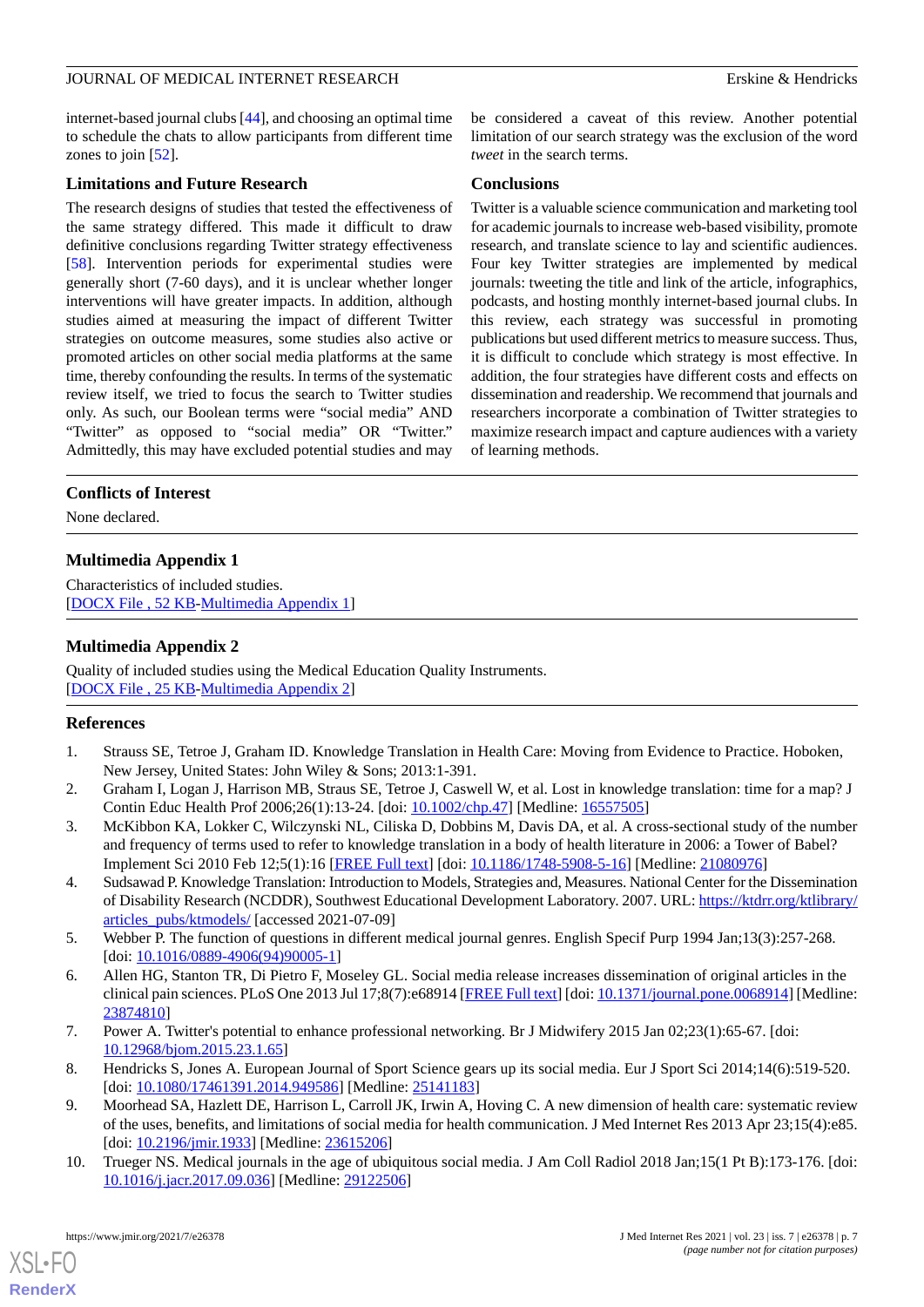- <span id="page-7-0"></span>11. Trueger NS, Bokarius AV, Carroll S, April MD, Thoma B. Impact of a physician-led social media sharing program on a medical journal's web traffic. J Am Coll Radiol 2018 Jan;15(1 Pt B):184-189. [doi: [10.1016/j.jacr.2017.09.035\]](http://dx.doi.org/10.1016/j.jacr.2017.09.035) [Medline: [29122507](http://www.ncbi.nlm.nih.gov/entrez/query.fcgi?cmd=Retrieve&db=PubMed&list_uids=29122507&dopt=Abstract)]
- <span id="page-7-2"></span><span id="page-7-1"></span>12. Ortega JL. The presence of academic journals on Twitter and its relationship with dissemination (tweets) and research impact (citations). Aslib J Info Manag 2017 Nov 20;69(6):674-687. [doi: [10.1108/ajim-02-2017-0055\]](http://dx.doi.org/10.1108/ajim-02-2017-0055)
- <span id="page-7-3"></span>13. Trost MJ, Webber EC, Wilson KM. Getting the Word Out: Disseminating scholarly work in the technology age. Acad Pediatr 2017 Apr;17(3):223-224. [doi: [10.1016/j.acap.2017.01.007\]](http://dx.doi.org/10.1016/j.acap.2017.01.007) [Medline: [28126611\]](http://www.ncbi.nlm.nih.gov/entrez/query.fcgi?cmd=Retrieve&db=PubMed&list_uids=28126611&dopt=Abstract)
- <span id="page-7-4"></span>14. Cosco TD. Medical journals, impact and social media: an ecological study of the Twittersphere. Can Med Assoc J 2015 Dec 08;187(18):1353-1357 [[FREE Full text\]](http://www.cmaj.ca/cgi/pmidlookup?view=long&pmid=26644544) [doi: [10.1503/cmaj.150976](http://dx.doi.org/10.1503/cmaj.150976)] [Medline: [26644544](http://www.ncbi.nlm.nih.gov/entrez/query.fcgi?cmd=Retrieve&db=PubMed&list_uids=26644544&dopt=Abstract)]
- <span id="page-7-5"></span>15. Lopez M, Chan TM, Thoma B, Arora VM, Trueger NS. The social media editor at medical journals. Acad Med 2019;94(5):701-707. [doi: [10.1097/acm.0000000000002496\]](http://dx.doi.org/10.1097/acm.0000000000002496)
- <span id="page-7-6"></span>16. About different types of tweets. Twitter Help Center. URL:<https://help.twitter.com/en/using-twitter/types-of-tweets> [accessed] 2021-07-09]
- <span id="page-7-7"></span>17. About your activity dashboard. Twitter Help Center. URL: [https://help.twitter.com/en/managing-your-account/](https://help.twitter.com/en/managing-your-account/using-the-tweet-activity-dashboard) [using-the-tweet-activity-dashboard](https://help.twitter.com/en/managing-your-account/using-the-tweet-activity-dashboard) [accessed 2021-07-09]
- <span id="page-7-8"></span>18. Huang S, Martin LJ, Yeh CH, Chin A, Murray H, Sanderson WB, et al. The effect of an infographic promotion on research dissemination and readership: a randomized controlled trial. Can J Emerg Med 2018 Nov 05;20(6):826-833. [doi: [10.1017/cem.2018.436](http://dx.doi.org/10.1017/cem.2018.436)] [Medline: [30289098](http://www.ncbi.nlm.nih.gov/entrez/query.fcgi?cmd=Retrieve&db=PubMed&list_uids=30289098&dopt=Abstract)]
- <span id="page-7-9"></span>19. Altmetric. URL:<https://help.altmetric.com/support/solutions/articles/6000059309-about-altmetric-and-the-altmetric-score> [accessed 2021-07-09]
- <span id="page-7-10"></span>20. Reed DA, Beckman TJ, Wright SM, Levine RB, Kern DE, Cook DA. Predictive validity evidence for medical education research study quality instrument scores: quality of submissions to JGIM's Medical Education Special Issue. J Gen Intern Med 2008 Jul 10;23(7):903-907 [\[FREE Full text\]](http://europepmc.org/abstract/MED/18612715) [doi: [10.1007/s11606-008-0664-3](http://dx.doi.org/10.1007/s11606-008-0664-3)] [Medline: [18612715\]](http://www.ncbi.nlm.nih.gov/entrez/query.fcgi?cmd=Retrieve&db=PubMed&list_uids=18612715&dopt=Abstract)
- <span id="page-7-17"></span>21. Alotaibi N, Guha D, Fallah A, Aldakkan AC, Nassiri F, Badhiwala JH, et al. Social media metrics and bibliometric profiles of neurosurgical departments and journals: is there a relationship? World Neurosurg 2016 Jun;90:574-579. [doi: [10.1016/j.wneu.2016.01.087](http://dx.doi.org/10.1016/j.wneu.2016.01.087)] [Medline: [26855310](http://www.ncbi.nlm.nih.gov/entrez/query.fcgi?cmd=Retrieve&db=PubMed&list_uids=26855310&dopt=Abstract)]
- 22. Amath A, Ambacher K, Leddy JJ, Wood TJ, Ramnanan CJ. Comparing alternative and traditional dissemination metrics in medical education. Med Educ 2017 Sep 18;51(9):935-941. [doi: [10.1111/medu.13359\]](http://dx.doi.org/10.1111/medu.13359) [Medline: [28719136](http://www.ncbi.nlm.nih.gov/entrez/query.fcgi?cmd=Retrieve&db=PubMed&list_uids=28719136&dopt=Abstract)]
- <span id="page-7-18"></span>23. Chang J, Desai N, Gosain A. Correlation between altmetric score and citations in pediatric surgery core journals. J Surg Res 2019 Nov;243:52-58. [doi: [10.1016/j.jss.2019.05.010\]](http://dx.doi.org/10.1016/j.jss.2019.05.010) [Medline: [31154133](http://www.ncbi.nlm.nih.gov/entrez/query.fcgi?cmd=Retrieve&db=PubMed&list_uids=31154133&dopt=Abstract)]
- <span id="page-7-19"></span>24. Dardas LA, Woodward A, Scott J, Xu H, Sawair FA. Measuring the social impact of nursing research: an insight into altmetrics. J Adv Nurs 2019 Jul 24;75(7):1394-1405. [doi: [10.1111/jan.13921\]](http://dx.doi.org/10.1111/jan.13921) [Medline: [30507052](http://www.ncbi.nlm.nih.gov/entrez/query.fcgi?cmd=Retrieve&db=PubMed&list_uids=30507052&dopt=Abstract)]
- <span id="page-7-11"></span>25. Eysenbach G. Can tweets predict citations? Metrics of social impact based on Twitter and correlation with traditional metrics of scientific impact. J Med Internet Res 2011 Dec 19;13(4):e123 [[FREE Full text](https://www.jmir.org/2011/4/e123/)] [doi: [10.2196/jmir.2012\]](http://dx.doi.org/10.2196/jmir.2012) [Medline: [22173204](http://www.ncbi.nlm.nih.gov/entrez/query.fcgi?cmd=Retrieve&db=PubMed&list_uids=22173204&dopt=Abstract)]
- <span id="page-7-20"></span>26. Hayon S, Tripathi H, Stormont IM, Dunne MM, Naslund MJ, Siddiqui MM. Twitter mentions and academic citations in the urologic literature. Urology 2019 Jan;123:28-33. [doi: [10.1016/j.urology.2018.08.041\]](http://dx.doi.org/10.1016/j.urology.2018.08.041) [Medline: [30278190](http://www.ncbi.nlm.nih.gov/entrez/query.fcgi?cmd=Retrieve&db=PubMed&list_uids=30278190&dopt=Abstract)]
- <span id="page-7-12"></span>27. Hughes H, Hughes A, Murphy C. The use of Twitter by trauma and orthopaedic surgery journals: Twitter activity, impact factor, and alternative metrics. Cureus 2017;9(12):e1931. [doi: [10.7759/cureus.1931\]](http://dx.doi.org/10.7759/cureus.1931)
- 28. Jeong JW, Kim MJ, Oh H, Jeong S, Kim MH, Cho JR, et al. The impact of social media on citation rates in coloproctology. Colorectal Dis 2019 Oct 19;21(10):1175-1182. [doi: [10.1111/codi.14719](http://dx.doi.org/10.1111/codi.14719)] [Medline: [31124259](http://www.ncbi.nlm.nih.gov/entrez/query.fcgi?cmd=Retrieve&db=PubMed&list_uids=31124259&dopt=Abstract)]
- <span id="page-7-15"></span>29. Kelly B, Redmond CE, Nason GJ, Healy GM, Horgan NA, Heffernan EJ. The use of Twitter by radiology journals: an analysis of Twitter activity and impact factor. J Am Coll Radiol 2016 Nov;13(11):1391-1396. [doi: [10.1016/j.jacr.2016.06.041](http://dx.doi.org/10.1016/j.jacr.2016.06.041)] [Medline: [27577594\]](http://www.ncbi.nlm.nih.gov/entrez/query.fcgi?cmd=Retrieve&db=PubMed&list_uids=27577594&dopt=Abstract)
- <span id="page-7-13"></span>30. Mullins CH, Boyd CJ, Corey BL. Examining the correlation between altmetric score and citations in the general surgery literature. J Surg Res 2020 Apr;248:159-164. [doi: [10.1016/j.jss.2019.11.008\]](http://dx.doi.org/10.1016/j.jss.2019.11.008) [Medline: [31901796](http://www.ncbi.nlm.nih.gov/entrez/query.fcgi?cmd=Retrieve&db=PubMed&list_uids=31901796&dopt=Abstract)]
- <span id="page-7-14"></span>31. Muñoz-Velandia OM, Fernández-Ávila DG, Patino-Hernandez D, Gómez AM. Metrics of activity in social networks are correlated with traditional metrics of scientific impact in endocrinology journals. Diabetes Metab Syndr 2019 Jul;13(4):2437-2440. [doi: [10.1016/j.dsx.2019.06.018](http://dx.doi.org/10.1016/j.dsx.2019.06.018)] [Medline: [31405656\]](http://www.ncbi.nlm.nih.gov/entrez/query.fcgi?cmd=Retrieve&db=PubMed&list_uids=31405656&dopt=Abstract)
- <span id="page-7-16"></span>32. Nason GJ, O'Kelly F, Kelly ME, Phelan N, Manecksha RP, Lawrentschuk N, et al. The emerging use of Twitter by urological journals. BJU Int 2015 Mar 23;115(3):486-490. [doi: [10.1111/bju.12840\]](http://dx.doi.org/10.1111/bju.12840) [Medline: [24925047\]](http://www.ncbi.nlm.nih.gov/entrez/query.fcgi?cmd=Retrieve&db=PubMed&list_uids=24925047&dopt=Abstract)
- 33. Nocera AP, Boyd CJ, Boudreau H, Hakim O, Rais-Bahrami S. Examining the correlation between altmetric score and citations in the urology literature. Urology 2019 Dec;134:45-50. [doi: [10.1016/j.urology.2019.09.014](http://dx.doi.org/10.1016/j.urology.2019.09.014)] [Medline: [31560915\]](http://www.ncbi.nlm.nih.gov/entrez/query.fcgi?cmd=Retrieve&db=PubMed&list_uids=31560915&dopt=Abstract)
- 34. O'Kelly F, Nason G, Manecksha R, Cascio S, Quinn F, Leonard M, et al. The effect of social media (#SoMe) on journal impact factor and parental awareness in paediatric urology. J Pediatr Urol 2017 Oct;13(5):1-7. [doi: [10.1016/j.jpurol.2017.03.027\]](http://dx.doi.org/10.1016/j.jpurol.2017.03.027) [Medline: [28483467](http://www.ncbi.nlm.nih.gov/entrez/query.fcgi?cmd=Retrieve&db=PubMed&list_uids=28483467&dopt=Abstract)]
- 35. Ordoñez-Gutiérrez JA, Oviedo-Moreno JM, Patino-Hernandez D, Fernández-Ávila DG. Immunology and social networks: an approach towards impact assessment. Rheumatol Int 2020 Feb 12;40(2):251-256. [doi: [10.1007/s00296-019-04459-6\]](http://dx.doi.org/10.1007/s00296-019-04459-6) [Medline: [31606774](http://www.ncbi.nlm.nih.gov/entrez/query.fcgi?cmd=Retrieve&db=PubMed&list_uids=31606774&dopt=Abstract)]

[XSL](http://www.w3.org/Style/XSL)•FO **[RenderX](http://www.renderx.com/)**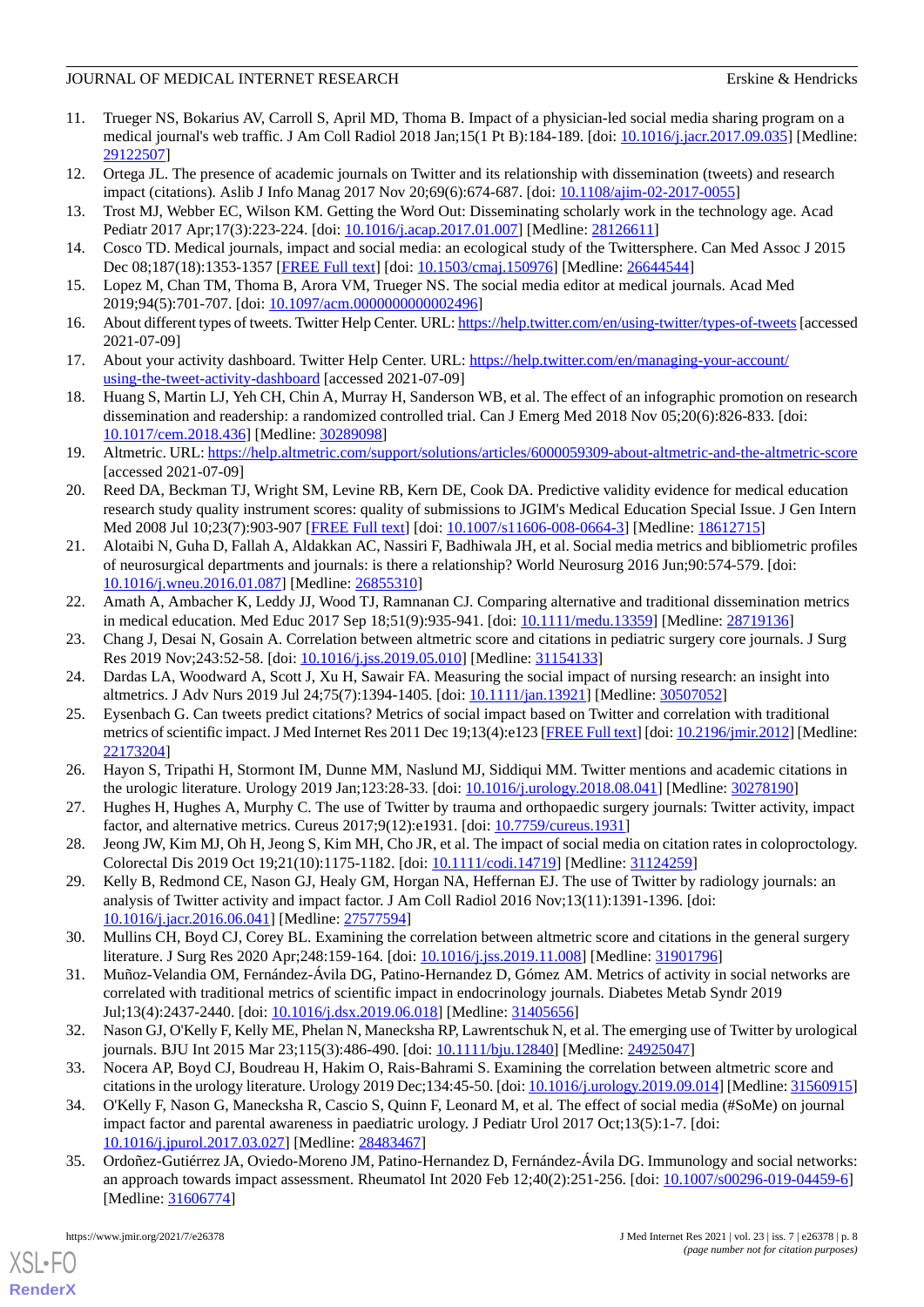- 36. Patino-Hernandez D, Fernández-Ávila DG, Celis-Preciado CA, Munoz-Velandia OM. Social networks and traditional metrics of impact in pulmonary medicine journals: a correlation study. Adv Respir Med 2020 Jan 14;87(6):209-213. [doi: [10.5603/arm.2019.0058](http://dx.doi.org/10.5603/arm.2019.0058)]
- <span id="page-8-11"></span><span id="page-8-10"></span>37. Rosenkrantz AB, Ayoola A, Singh K, Duszak R. Alternative metrics ("Altmetrics") for assessing article impact in popular general radiology journals. Acad Radiol 2017 Jul;24(7):891-897. [doi: [10.1016/j.acra.2016.11.019](http://dx.doi.org/10.1016/j.acra.2016.11.019)] [Medline: [28256440\]](http://www.ncbi.nlm.nih.gov/entrez/query.fcgi?cmd=Retrieve&db=PubMed&list_uids=28256440&dopt=Abstract)
- 38. Smith ZL, Chiang AL, Bowman D, Wallace MB. Longitudinal relationship between social media activity and article citations in the journal Gastrointestinal Endoscopy. Gastrointest Endosc 2019 Jul;90(1):77-83. [doi: [10.1016/j.gie.2019.03.028\]](http://dx.doi.org/10.1016/j.gie.2019.03.028) [Medline: [30935934](http://www.ncbi.nlm.nih.gov/entrez/query.fcgi?cmd=Retrieve&db=PubMed&list_uids=30935934&dopt=Abstract)]
- <span id="page-8-9"></span><span id="page-8-8"></span>39. Wang J, Alotaibi NM, Ibrahim GM, Kulkarni AV, Lozano AM. The spectrum of altmetrics in neurosurgery: the top 100 "Trending" articles in neurosurgical journals. World Neurosurg 2017 Jul;103:883-895. [doi: [10.1016/j.wneu.2017.04.157](http://dx.doi.org/10.1016/j.wneu.2017.04.157)] [Medline: [28478251](http://www.ncbi.nlm.nih.gov/entrez/query.fcgi?cmd=Retrieve&db=PubMed&list_uids=28478251&dopt=Abstract)]
- <span id="page-8-20"></span>40. Wong K, Piraquive J, Levi JR. Social media presence of otolaryngology journals: the past, present, and future. Laryngoscope 2018 Feb 10;128(2):363-368. [doi: [10.1002/lary.26727](http://dx.doi.org/10.1002/lary.26727)] [Medline: [28600839\]](http://www.ncbi.nlm.nih.gov/entrez/query.fcgi?cmd=Retrieve&db=PubMed&list_uids=28600839&dopt=Abstract)
- <span id="page-8-13"></span>41. Zhou JZ, Lemelman BT, Done N, Henderson ML, Macmillan A, Song DH, et al. Social media and the dissemination of research. Plast Reconstr Surg 2018;142(2):555-561. [doi: [10.1097/prs.0000000000004598\]](http://dx.doi.org/10.1097/prs.0000000000004598)
- <span id="page-8-0"></span>42. Chai PR, Ruha A, Wong KE, Monette DL, Spyres MB, Lapoint J, et al. The virtual toxicology journal club: the dissemination and discussion of noteworthy manuscripts using Twitter. J Med Toxicol 2018 Sep 20;14(3):212-217 [\[FREE Full text](http://europepmc.org/abstract/MED/29926389)] [doi: [10.1007/s13181-018-0670-8\]](http://dx.doi.org/10.1007/s13181-018-0670-8) [Medline: [29926389](http://www.ncbi.nlm.nih.gov/entrez/query.fcgi?cmd=Retrieve&db=PubMed&list_uids=29926389&dopt=Abstract)]
- <span id="page-8-3"></span>43. Gardhouse AI, Budd L, Yang SY, Wong CL. #GeriMedJC: The Twitter complement to the traditional-format geriatric medicine journal club. J Am Geriatr Soc 2017 Jun 22;65(6):1347-1351. [doi: [10.1111/jgs.14920\]](http://dx.doi.org/10.1111/jgs.14920) [Medline: [28432823\]](http://www.ncbi.nlm.nih.gov/entrez/query.fcgi?cmd=Retrieve&db=PubMed&list_uids=28432823&dopt=Abstract)
- <span id="page-8-1"></span>44. Hawkins CM, Hunter M, Kolenic GE, Carlos RC. Social media and peer-reviewed medical journal readership: a randomized prospective controlled trial. J Am Coll Radiol 2017 May;14(5):596-602. [doi: [10.1016/j.jacr.2016.12.024\]](http://dx.doi.org/10.1016/j.jacr.2016.12.024) [Medline: [28268163](http://www.ncbi.nlm.nih.gov/entrez/query.fcgi?cmd=Retrieve&db=PubMed&list_uids=28268163&dopt=Abstract)]
- <span id="page-8-14"></span>45. Koo K, Aro T, Pierorazio PM. Impact of social media visual abstracts on research engagement and dissemination in urology. J Urol 2019 Nov;202(5):875-877. [doi: [10.1097/ju.0000000000000391\]](http://dx.doi.org/10.1097/ju.0000000000000391)
- 46. Luc JG, Ouzounian M, Bender EM, Blitz A, Stamp NL, Varghese TK, et al. The Thoracic Surgery Social Media Network: Early experience and lessons learned. J Thorac Cardiovasc Surg 2019 Oct;158(4):1127-1136. [doi: [10.1016/j.jtcvs.2019.06.099](http://dx.doi.org/10.1016/j.jtcvs.2019.06.099)] [Medline: [31422854](http://www.ncbi.nlm.nih.gov/entrez/query.fcgi?cmd=Retrieve&db=PubMed&list_uids=31422854&dopt=Abstract)]
- <span id="page-8-19"></span>47. McGinnigle E, Francis R, Warriner DR, McAloon CJ. Journal clubs in the digital age: Twitter for continuing professional development. Future Healthc J 2017 Oct 03;4(3):160-166 [\[FREE Full text\]](http://europepmc.org/abstract/MED/31098464) [doi: [10.7861/futurehosp.4-3-160](http://dx.doi.org/10.7861/futurehosp.4-3-160)] [Medline: [31098464](http://www.ncbi.nlm.nih.gov/entrez/query.fcgi?cmd=Retrieve&db=PubMed&list_uids=31098464&dopt=Abstract)]
- <span id="page-8-18"></span><span id="page-8-2"></span>48. Ni hlci T, Archer M, Harrington C, Luc JG, Antonoff MB. Trainee Thoracic Surgery Social Media Network: Early experience with TweetChat-based journal clubs. Ann Thorac Surg 2020 Jan;109(1):285-290. [doi: [10.1016/j.athoracsur.2019.05.083](http://dx.doi.org/10.1016/j.athoracsur.2019.05.083)] [Medline: [31348902](http://www.ncbi.nlm.nih.gov/entrez/query.fcgi?cmd=Retrieve&db=PubMed&list_uids=31348902&dopt=Abstract)]
- <span id="page-8-4"></span>49. Thangasamy IA, Leveridge M, Davies BJ, Finelli A, Stork B, Woo HH. International Urology Journal Club via Twitter: 12-month experience. Eur Urol 2014 Jul;66(1):112-117. [doi: [10.1016/j.eururo.2014.01.034](http://dx.doi.org/10.1016/j.eururo.2014.01.034)] [Medline: [24548686\]](http://www.ncbi.nlm.nih.gov/entrez/query.fcgi?cmd=Retrieve&db=PubMed&list_uids=24548686&dopt=Abstract)
- <span id="page-8-15"></span>50. Wadhwa V, Latimer E, Chatterjee K, McCarty J, Fitzgerald R. Maximizing the tweet engagement rate in academia: analysis of the AJNR twitter feed. AJNR Am J Neuroradiol 2017 Jun 29;38(10):1866-1868. [doi: [10.3174/ajnr.a5283\]](http://dx.doi.org/10.3174/ajnr.a5283)
- <span id="page-8-16"></span>51. Chapman S, Grossman RC, FitzPatrick ME, Brady RR. Randomized controlled trial of plain English and visual abstracts for disseminating surgical research via social media. Br J Surg 2019 Oct 02;106(12):1611-1616. [doi: [10.1002/bjs.11307\]](http://dx.doi.org/10.1002/bjs.11307) [Medline: [31577372](http://www.ncbi.nlm.nih.gov/entrez/query.fcgi?cmd=Retrieve&db=PubMed&list_uids=31577372&dopt=Abstract)]
- <span id="page-8-6"></span>52. Fox C, Bonaca MA, Ryan JJ, Massaro JM, Barry K, Loscalzo J. A randomized trial of social media from Circulation. Circulation 2015 Jan 06;131(1):28-33. [doi: [10.1161/CIRCULATIONAHA.114.013509\]](http://dx.doi.org/10.1161/CIRCULATIONAHA.114.013509) [Medline: [25406308](http://www.ncbi.nlm.nih.gov/entrez/query.fcgi?cmd=Retrieve&db=PubMed&list_uids=25406308&dopt=Abstract)]
- <span id="page-8-17"></span>53. Fox CS, Gurary EB, Ryan J, Bonaca M, Barry K, Loscalzo J, et al. Randomized controlled trial of social media: effect of increased intensity of the intervention. J Am Heart Assoc 2016 May 06;5(5):003088. [doi: [10.1161/jaha.115.003088\]](http://dx.doi.org/10.1161/jaha.115.003088)
- <span id="page-8-7"></span>54. Ibrahim A, Lillemoe KD, Klingensmith ME, Dimick JB. Visual abstracts to disseminate research on social media: a prospective, case-control crossover study. Ann Surg 2017 Dec;266(6):46-48. [doi: [10.1097/SLA.0000000000002277](http://dx.doi.org/10.1097/SLA.0000000000002277)] [Medline: [28448382](http://www.ncbi.nlm.nih.gov/entrez/query.fcgi?cmd=Retrieve&db=PubMed&list_uids=28448382&dopt=Abstract)]
- <span id="page-8-12"></span>55. Luc JG, Archer MA, Arora RC, Bender EM, Blitz A, Cooke DT, et al. Social media improves cardiothoracic surgery literature dissemination: results of a randomized trial. Ann Thorac Surg 2020 Feb;109(2):589-595. [doi: [10.1016/j.athoracsur.2019.06.062\]](http://dx.doi.org/10.1016/j.athoracsur.2019.06.062) [Medline: [31404547](http://www.ncbi.nlm.nih.gov/entrez/query.fcgi?cmd=Retrieve&db=PubMed&list_uids=31404547&dopt=Abstract)]
- <span id="page-8-5"></span>56. Thoma B, Murray H, Huang SY, Milne WK, Martin LJ, Bond CM, et al. The impact of social media promotion with infographics and podcasts on research dissemination and readership. Can J Emerg Med 2018 Mar 13;20(2):300-306. [doi: [10.1017/cem.2017.394](http://dx.doi.org/10.1017/cem.2017.394)] [Medline: [28899440](http://www.ncbi.nlm.nih.gov/entrez/query.fcgi?cmd=Retrieve&db=PubMed&list_uids=28899440&dopt=Abstract)]
- 57. Tonia T, Van Oyen H, Berger A, Schindler C, Künzli N. If I tweet will you cite? The effect of social media exposure of articles on downloads and citations. Int J Public Health 2016 May 18;61(4):513-520. [doi: [10.1007/s00038-016-0831-y\]](http://dx.doi.org/10.1007/s00038-016-0831-y) [Medline: [27193574](http://www.ncbi.nlm.nih.gov/entrez/query.fcgi?cmd=Retrieve&db=PubMed&list_uids=27193574&dopt=Abstract)]
- 58. Widmer RJ, Mandrekar J, Ward A, Aase LA, Lanier WL, Timimi FK, et al. Effect of promotion via social media on access of articles in an academic medical journal. Acad Med 2019;94(10):1546-1553. [doi: [10.1097/acm.0000000000002811\]](http://dx.doi.org/10.1097/acm.0000000000002811)

[XSL](http://www.w3.org/Style/XSL)•FO **[RenderX](http://www.renderx.com/)**